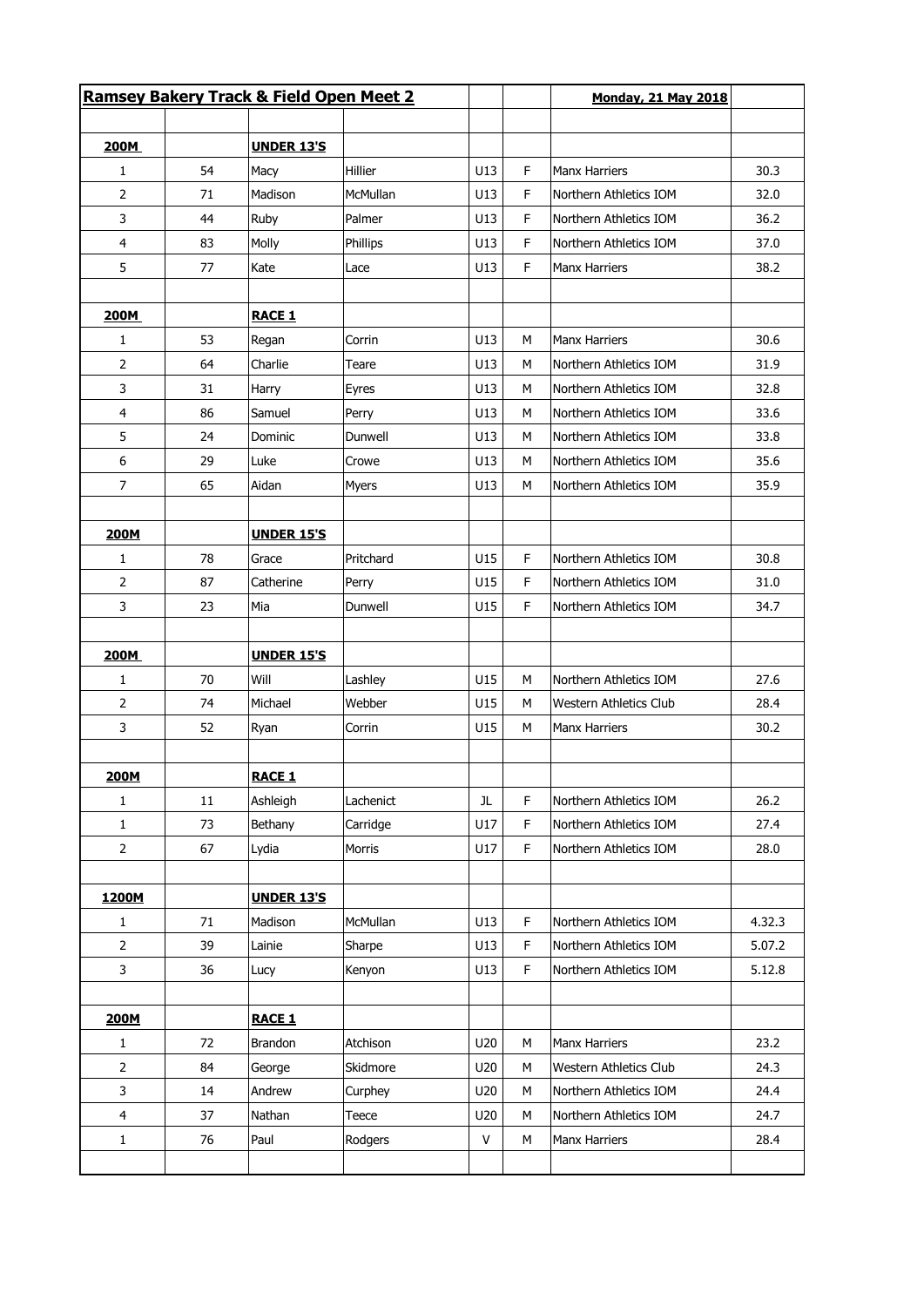|                |    | Ramsey Bakery Track & Field Open Meet 2 |                  |           |   | <b>Monday, 21 May 2018</b> |        |
|----------------|----|-----------------------------------------|------------------|-----------|---|----------------------------|--------|
|                |    |                                         |                  |           |   |                            |        |
| 200M           |    | <b>UNDER 17'S</b>                       |                  |           |   |                            |        |
| 1              | 60 | Keoghan                                 | Taylor           | U17       | M | <b>Manx Harriers</b>       | 24.4   |
| 2              | 68 | Callum                                  | Sherry           | U17       | M | Northern Athletics IOM     | 24.7   |
| 3              | 69 | Max                                     | Moore-Lees       | U17       | М | <b>Manx Harriers</b>       | 25.5   |
| 4              | 81 | <b>Jack</b>                             | Perks            | U17       | M | Northern Athletics IOM     | 26.0   |
| 5              | 32 | James                                   | Margrave         | U17       | М | Northern Athletics IOM     | 26.5   |
| 1500M          |    | <b>RACE 1</b>                           |                  |           |   |                            |        |
| 1              | 76 | Paul                                    | Rodgers          | v         | М | <b>Manx Harriers</b>       | 4.44.1 |
| 1              | 80 | James                                   | Strickett        | <b>JM</b> | M | Northern Athletics IOM     | 4.59.3 |
| 1              | 79 | Lorna                                   | <b>Spiers</b>    | U17       | F | Northern Athletics IOM     | 5.07.7 |
| $\mathbf{1}$   | 63 | TJ                                      | Phair            | U15       | М | Northern Athletics IOM     | 5.15.9 |
| 2              | 17 | Ella                                    | Crowe            | U15       | F | Northern Athletics IOM     | 5.24.4 |
| 3              | 87 | Catherine                               | Perry            | U15       | F | Northern Athletics IOM     | 5.35.7 |
| 4              | 15 | Chloe                                   | Dillon           | U15       | F | Northern Athletics IOM     | 5.53.3 |
| 5              | 23 | Mia                                     | Dunwell          | U15       | F | Northern Athletics IOM     | 6.16.6 |
| 1              | 64 | Charlie                                 | Teare            | U13       | М | Northern Athletics IOM     | 5.30.8 |
| 2              | 24 | Dominic                                 | Dunwelll         | U13       | M | Northern Athletics IOM     | 5.51.9 |
| <b>JAVELIN</b> |    |                                         |                  |           |   |                            |        |
| $U13+$         |    |                                         |                  |           |   |                            |        |
| $\mathbf{1}$   | 80 | James                                   | <b>Strickett</b> | JM        | M | Northern Athletics IOM     | 37.35  |
| 2              | 32 | James                                   | Margrave         | U17       | М | Northern Athletics IOM     | 30.97  |
| 3              | 74 | Michael                                 | Webber           | U15       | М | Western Athletics Club     | 24.79  |
| 4              | 52 | Ryan                                    | Corrie           | U15       | M | <b>Manx Harriers</b>       | 23.64  |
| 5              | 31 | Harry                                   | Eyres            | U13       | М | Northern Athletics IOM     | 21.21  |
| 6              | 53 | Regan                                   | Corrin           | U13       | М | <b>Manx Harriers</b>       | 18.07  |
| $\overline{7}$ | 75 | Archie                                  | Callaghan        | U15       | M | Northern Athletics IOM     | 17.87  |
| 8              | 17 | Ella                                    | Crowe            | U15       | F | Northern Athletics IOM     | 17.70  |
| 9              | 54 | Macy                                    | Hiller           | U13       | F | <b>Manx Harriers</b>       | 15.42  |
| 10             | 24 | Dominic                                 | Dunwell          | U13       | М | Northern Athletics IOM     | 14.75  |
| 11             | 87 | Catherine                               | Perry            | U15       | F | Northern Athletics IOM     | 13.87  |
| 12             | 15 | Chloe                                   | Dillon           | U15       | F | Northern Athletics IOM     | 13.15  |
| 13             | 78 | Grace                                   | Pritchard        | U15       | F | Northern Athletics IOM     | 12.16  |
| 14             | 23 | Mia                                     | Dunwell          | U15       | F | Northern Athletics IOM     | 10.97  |
| 15             | 86 |                                         |                  | U13       | M | Northern Athletics IOM     | 10.16  |
|                |    | Samuel                                  | Perry            |           |   |                            |        |
| 16             | 44 | Ruby                                    | Palmer           | U13       | F | Northern Athletics IOM     | 9.95   |
| 17             | 36 | Lucy                                    | Kenyon           | U13       | F | Northern Athletics IOM     | 9.11   |
| 18             | 82 | Orla                                    | Goddard          | U13       | F | Northern Athletics IOM     | 8.86   |
| 19             | 77 | Kate                                    | Lace             | U13       | F | Manx Harriers              | 8.43   |
| 20             | 39 | Lainie                                  | Sharpe           | U13       | F | Northern Athletics IOM     | 7.86   |